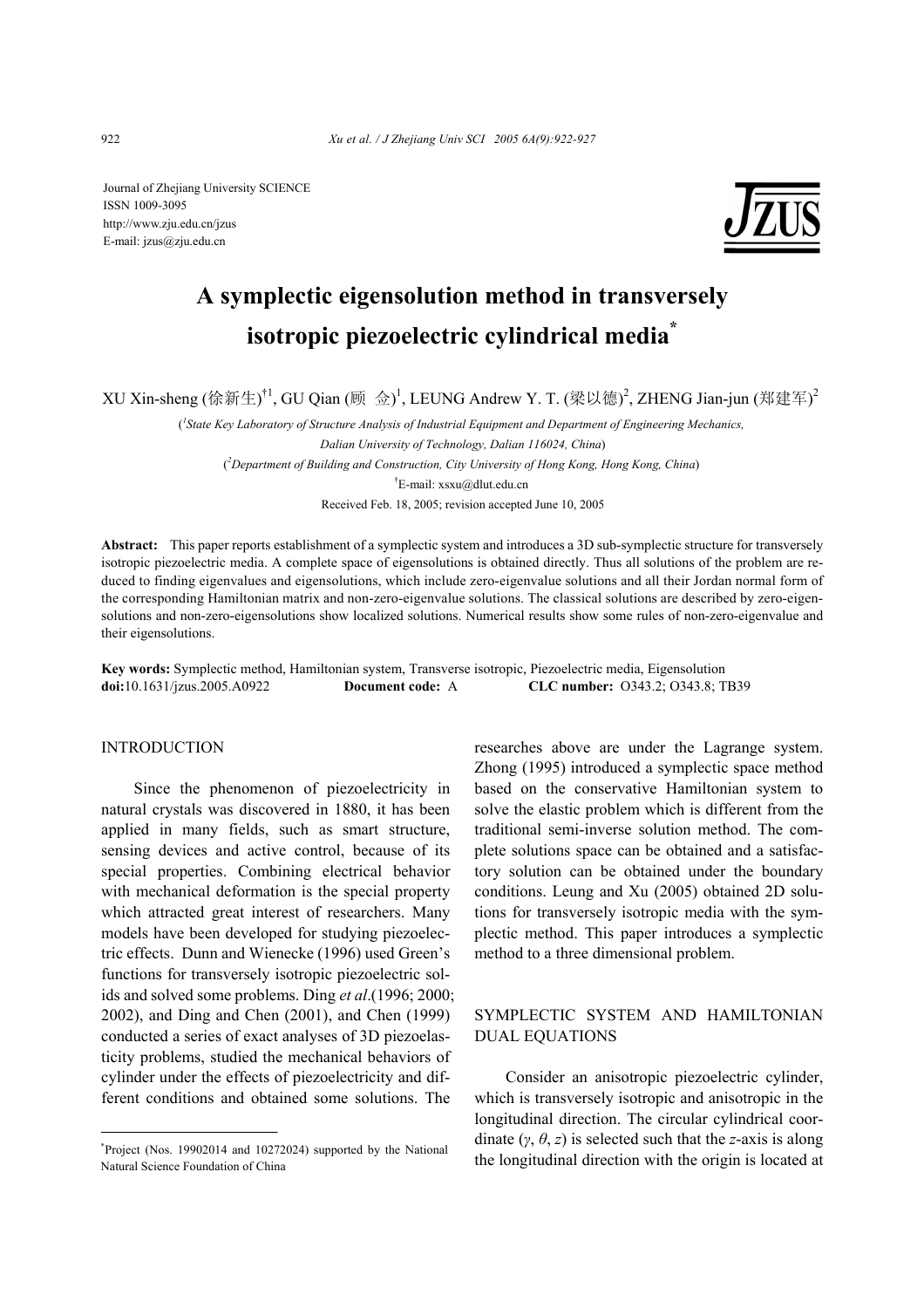the central point of the cross section. Let  $\sigma_{ij}$ ,  $D_i$ , and  $q = \{u, v, \omega, \varphi\}^T$  be the components of stress, electric displacement and displacements (*φ* is the electrical potential function) respectively. Relations of stressdisplacement and electric displacement-electrical potential function can be described as

$$
\begin{cases}\n\sigma_{rr} = c_{11}\partial_r u + c_{12}(\partial_\theta v + u)/r + c_{13}\dot{w} + e_{31}\dot{\phi}; \\
\sigma_{r\theta} = c_{66}(\partial_r v - v/r + \partial_\theta u/r); \\
\sigma_{\theta\theta} = c_{12}\partial_r u + c_{11}(\partial_\theta v + u)/r + c_{13}\dot{w} + e_{31}\dot{\phi}; \\
D_r = e_{15}(\partial_r w + \dot{u}) - \varepsilon_{11}\partial_r \varphi; \\
\sigma_{zz} = c_{13}\partial_r u + c_{13}(\partial_\theta v + u)/r + c_{33}\dot{w} + e_{33}\dot{\varphi}; \\
D_\theta = e_{15}(\partial_\theta w/r + \dot{v}) - \varepsilon_{11}\partial_\theta \varphi/r; \\
\sigma_{rz} = c_{44}(\partial_r w + \dot{u}) + e_{15}\partial_r \varphi; \\
D_z = e_{31}\partial_r u + e_{31}(\partial_\theta v + u)/r + e_{33}\dot{w} - \varepsilon_{33}\dot{\varphi}; \\
\sigma_{\theta z} = c_{44}(\partial_\theta w/r + \dot{v}) + e_{15}\partial_\theta \varphi/r\n\end{cases} (1)
$$

where  $c_{ij}$ ,  $e_{ij}$  and  $\varepsilon_{ij}$  are elastic stiffness and piezoelectric and dielectric constants, respectively, and the over-dot represents differential with respect to *z*, namely  $\hat{U} = (\partial/\partial z)(t)$ , which *z* coordinate is looked upon phonily as time coordinate. The potential energy density is

$$
U = r \Big\{ c_{11} (\partial_r u)^2 + c_{11} (\partial_\theta v + u)^2 / r^2 + c_{33} \dot{w}^2 + 2c_{12} (\partial_r u) (\partial_\theta v + u) / r + 2c_{13} (\partial_r u) \dot{w} + 2c_{13} \dot{w} (\partial_\theta v + u) / r + c_{44} (\partial_\theta w / r + \dot{v})^2 + c_{44} (\partial_r w + u)^2 + c_{66} (\partial_r v - v / r + \partial_\theta u / r)^2 + 2e_{31} (\partial_r u) \dot{\varphi} + 2e_{31} \dot{\varphi} (\partial_\theta v + u) / r + 2e_{33} \dot{w} \dot{\varphi} + 2e_{15} (\partial_\theta w / r + \dot{v}) \partial_\theta \varphi / r + 2e_{15} (\partial_r w + \dot{u}) (\partial_r \varphi) - \varepsilon_{11} (\partial_r \varphi)^2 - \varepsilon_{11} (\partial_\theta \varphi)^2 / r^2 - \varepsilon_{33} \dot{\varphi}^2 \Big\} / 2
$$

The Lagrange function is

$$
L(u,v,w,\varphi){=}U(u,v,w,\varphi)-u\,f_{r}-v\,f_{\theta}-wf_{z}{+}\varphi\,q\,\,\,(3)
$$

where  ${f_r, f_\theta, f_z}^T$  represent the external body forces and *q* the density of free charges. The governing equations and conditions of the lateral boundary in the Lagrange system can be obtained by the principle of minimum potential energy of Eq.(3) where the equations are expressed in terms of displacements. The displacement method has only one kind of variable

and belongs to the Lagrange formulation. For introducing Hamiltonian system, the dual vector *p* can be given as

$$
\mathbf{p} = \frac{\partial L}{\partial \dot{q}} = \begin{bmatrix} r[c_{44}(\partial_r w + \dot{u}) + e_{15}\partial_r \varphi] \\ r[c_{44}(w'/r + \dot{v}) + e_{15}\varphi'/r] \\ r[c_{13}(\partial_r u + v'/r + u/r) + c_{33}\dot{w} + e_{15}\dot{\varphi}] \\ r[e_{31}(\partial_r u + v'/r + u/r) + e_{33}\dot{w} - \varepsilon_{33}\dot{\varphi}] \end{bmatrix}
$$

$$
= [r\sigma_{rz} \quad r\sigma_{\varrho z} \quad r\sigma_{zz} \quad rD_z]^T \tag{4}
$$

The physical meaning of the dual variable *p* is related to explicitly the stresses and electric displacement in the *z*-direction on the basis of the mutually dual vectors *q* and *p*, the Hamiltonian function can be introduced as

$$
H(q, p) = pT \dot{q} - L(q, \dot{q})
$$
 (5)

The variational equation has the form

$$
\delta \int_{\Omega} [p^{\mathrm{T}} \dot{q} - H(q, p)] \, d\Omega = 0 \tag{6}
$$

The dual equations for Hamiltonian system can be obtained directly as

$$
\begin{cases}\n\dot{u} = -\partial_r w - a_1 \partial_r \varphi + a_2 p_1 / r \\
\dot{v} = -w' / r - a_1 \varphi' / r + a_2 p_2 / r \\
\dot{w} = -a_3 (\partial_r u + u / r + v' / r) + a_4 p_3 / r + a_5 p_4 / r \\
\dot{\varphi} = a_6 (\partial_r u + u / r + v' / r) + a_5 p_3 / r - a_7 p_4 / r \\
\dot{p}_1 = -a_8 (r \partial_r^2 u + \partial_r u - u / r) + a_9 u'' / r \\
+ a_{10} (\partial_r v' - v' / r) - a_3 (\partial_r p_3 - p_3 / r) \\
+ a_6 (\partial_r p_4 - p_4 / r) + rf_r \\
\dot{p}_2 = -a_{10} \partial_r u' - a_8 v'' / r - a_{11} \partial_r u' / r - a_9 (r \partial_r^2 v \\
+ \partial_r v - v / r) - a_3 p'_3 + a_6 p'_4 + rf_\theta \\
\dot{p}_3 = -\partial_r p_1 - p'_2 / r + rf_z \\
\dot{p}_4 = a_{12} (r \partial_r^2 \varphi + \partial_r \varphi + \varphi / r) - a_1 \partial_r p_1 - a_1 p'_2 / r + rq\n\end{cases}
$$

where  $() = \partial_{\theta}()$ ,  $a_0 = 1/(e_{33}^2 + c_{33}e_{33}), a_1 = e_{15}/c_{44}, a_2 = 1/c_{44},$  $a_3 = (c_{13}c_{33} + e_{31}e_{33})a_0$ ,  $a_4 = c_{33}a_0$ ,  $a_5 = e_{33}a_0$ ,  $a_6 = (e_{13}c_{33} + e_{31}e_{33})a_0$  $c_{31}e_{33}$ )*a*<sub>0</sub>,  $a_{7}=c_{33}a_{0}$ ,  $a_{8}=c_{11}-(c_{13}^{2}c_{33}+2e_{31}e_{33}c_{13}-e_{31}^{2}c_{33})a_{0}$  $a_9 = c_{66}$ ,  $a_{10} = a_8 - c_{11} + c_{12} + a_9$ ,  $a_{11} = a_{10} + c_{11} - c_{12}$ ,  $a_{12} = \varepsilon_{11}$  $+e_{15}^2a_2$  and  $a_{13}=a_{10}-a_9$ .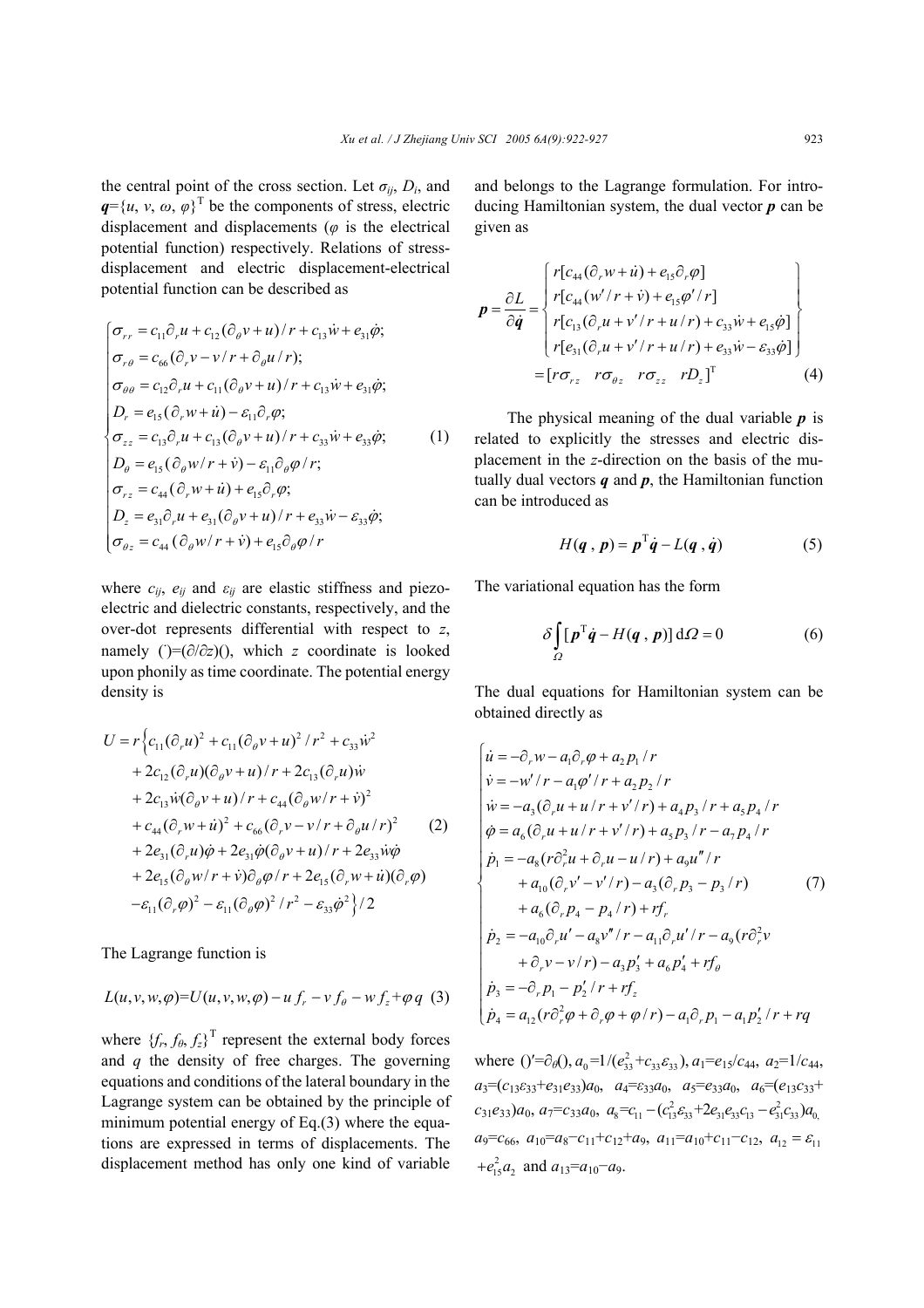At the same time, the corresponding conditions of the lateral accompanying boundary can be given as

$$
\begin{cases}\n[a_{8}r\partial_{r}u + a_{12}u + a_{12}\partial_{\theta}v + a_{3}p_{2} - a_{6}p_{3}]l \\
+ a_{9}[\partial_{\theta}u + r\partial_{r}v - v]m = 0, \\
a_{9}[\partial_{\theta}u + r\partial_{r}v - v]l + [a_{13}r\partial_{r}u + a_{8}u \\
+ a_{8}\partial_{\theta}v + a_{3}p_{2} - a_{6}p_{3}]m = 0, \\
p_{1}l + p_{2}m = 0, \\
\frac{d\varphi}{dn}|_{\partial\Omega} = 0.\n\end{cases}
$$
\n(8)

In fact, it is the external normal stress, shear stress and electric displacement in the surface traction at the lateral boundary where the outward normal *n* of its boundary ∂*Ω* has direction cosines (*l*, *m*).

### ZERO EIGENVALUE SOLUTIONS

Let the state vetor  $\psi = \{q, p\}^T$ , Eq.(7) are rewritten as

$$
\dot{\psi} = H\psi + f \tag{9}
$$

The solution of Eq.(9) can be divided into two parts: the general solution of the homogeneous equations and a special solution of non-homogeneous equations. In discussing the general problem, the homogeneous equations and the traction free natural boundary conditions are considered only below. Suppose there are neither external body forces nor surface traction at the lateral boundary, except at the two ends *z*=0,*l*. The solution of the homogeneous equation Eq.(9) can be solved as

$$
\psi = \psi_j(r,\theta) e^{\mu_j z} \tag{10}
$$

where  $\psi_i$  and  $\mu_i$  are eigenpair, or eigenvector and eigenvalue, which have a specified quality or characteristic, for example, adjoint symplectic orthogonality relationship and so on (Zhong, 1995).

Consider the problem of zero-eigenvalue, or  $\mu$ =0. Besides direct eigensolutions, *ψ<sup>i</sup>* (0), of *Hψ*=0, Jordan form principal vectors can be determinated by  $H\psi_i^{(n+1)}$ 

 $=\psi_i^{(n)}$  and the solution of the original problem can be expressed as

$$
\boldsymbol{\eta}_{i}^{(n+1)} = \boldsymbol{\psi}_{i}^{(n+1)} + z\boldsymbol{\psi}_{i}^{(n)} + z^{2}\boldsymbol{\psi}_{i}^{(n-1)}/2 + z^{3}\boldsymbol{\psi}_{i}^{(n-2)}/6
$$
  
+ ... +  $z^{(n+1)}\boldsymbol{\psi}_{i}^{(0)}/(n+1)!$  (11)

Direct zero-eigenvalue eigensolutions and Jordan form solutions can be obtained as

$$
\begin{cases}\n\eta_{1}^{(0)} = \psi_{1}^{(0)} = \{\sin \theta \quad \cos \theta \quad 0 \quad 0 \quad 0 \quad 0 \quad 0\}^{\mathrm{T}}, \\
\eta_{2}^{(0)} = \psi_{2}^{(0)} = \{-\cos \theta \quad \sin \theta \quad 0 \quad 0 \quad 0 \quad 0 \quad 0\}^{\mathrm{T}}, \\
\eta_{3}^{(0)} = \psi_{3}^{(0)} = \{0 \quad 0 \quad 1 \quad 0 \quad 0 \quad 0 \quad 0\}^{\mathrm{T}}, \\
\eta_{4}^{(0)} = \psi_{4}^{(0)} = \{0 \quad 0 \quad 1 \quad 0 \quad 0 \quad 0 \quad 0\}^{\mathrm{T}}, \\
\eta_{5}^{(0)} = \psi_{5}^{(0)} = \{0 \quad r \quad 0 \quad 0 \quad 0 \quad 0 \quad 0\}^{\mathrm{T}}, \\
\psi_{1}^{(1)} = \{0 \quad 0 \quad -r \sin \theta \quad 0 \quad 0 \quad 0 \quad 0 \quad 0\}^{\mathrm{T}}, \\
\psi_{2}^{(1)} = \{0 \quad 0 \quad -r \cos \theta \quad 0 \quad 0 \quad 0 \quad 0 \quad 0\}^{\mathrm{T}}, \\
\psi_{3}^{(1)} = \{-a_{15}r \quad 0 \quad 0 \quad 0 \quad 0 \quad 0 \quad a_{16}r \quad a_{17}r\}^{\mathrm{T}}, \quad (13) \\
\psi_{4}^{(1)} = \{a_{18}r \quad 0 \quad 0 \quad 0 \quad 0 \quad 0 \quad a_{19}r \quad -a_{20}r\}^{\mathrm{T}}, \\
\psi_{5}^{(1)} = \{0 \quad 0 \quad \phi \quad 0 \quad r \partial_{r} \phi / a_{2} \quad (\partial_{\theta} \phi + r^{2}) / a_{2} \quad 0 \quad 0\}^{\mathrm{T}}. \\
\psi_{5}^{(2)} = \{0 \quad 0 \quad \phi \quad 0 \quad r \partial_{r} \phi / a_{2} \quad (\partial_{\theta} \phi + r^{2}) / a_{2} \quad 0 \quad 0\}^{\mathrm{T}}. \\
\psi_{2}^{(2)} = \{a_{15}r^{2} \cos \theta \quad a_{15}r^{2} \sin \theta \quad 0 \quad 0 \quad 0 \quad 0 \quad -a_{16}r^{2} \sin \theta - a_{17}r^{
$$

where  $\phi$ ,  $\Phi$ <sup>*i*</sup> and  $\Psi$ <sup>*i*</sup> are determinate harmonic functions,  $a_{14} = 2a_3^2 a_7 + 2a_6^2 a_4 + 4a_3 a_5 a_6 - (a_5^2 + a_4 a_7)(a_8 +$  $a_{13}$ ,  $a_{15}=2(a_5a_6-a_3a_7)/a_{14}$ ,  $a_{16}=(a_7a_8+a_7a_{13}+a_6^2)/a_{14}$ ,  $a_{17} = (2a_3a_6 + a_5a_8 + a_5a_{13})/a_{14}$ ,  $a_{18} = 2(a_3a_5 + a_4a_6)/a_{14}$ ,  $a_{19}$ =[2*a*<sub>3</sub>*a*<sub>6</sub>+*a*<sub>5</sub>(*a*<sub>8</sub>+*a*<sub>13</sub>)]/*a*<sub>14</sub>,  $a_{20} = (a_4 a_6 - a_3^2) / a_{14}$ ,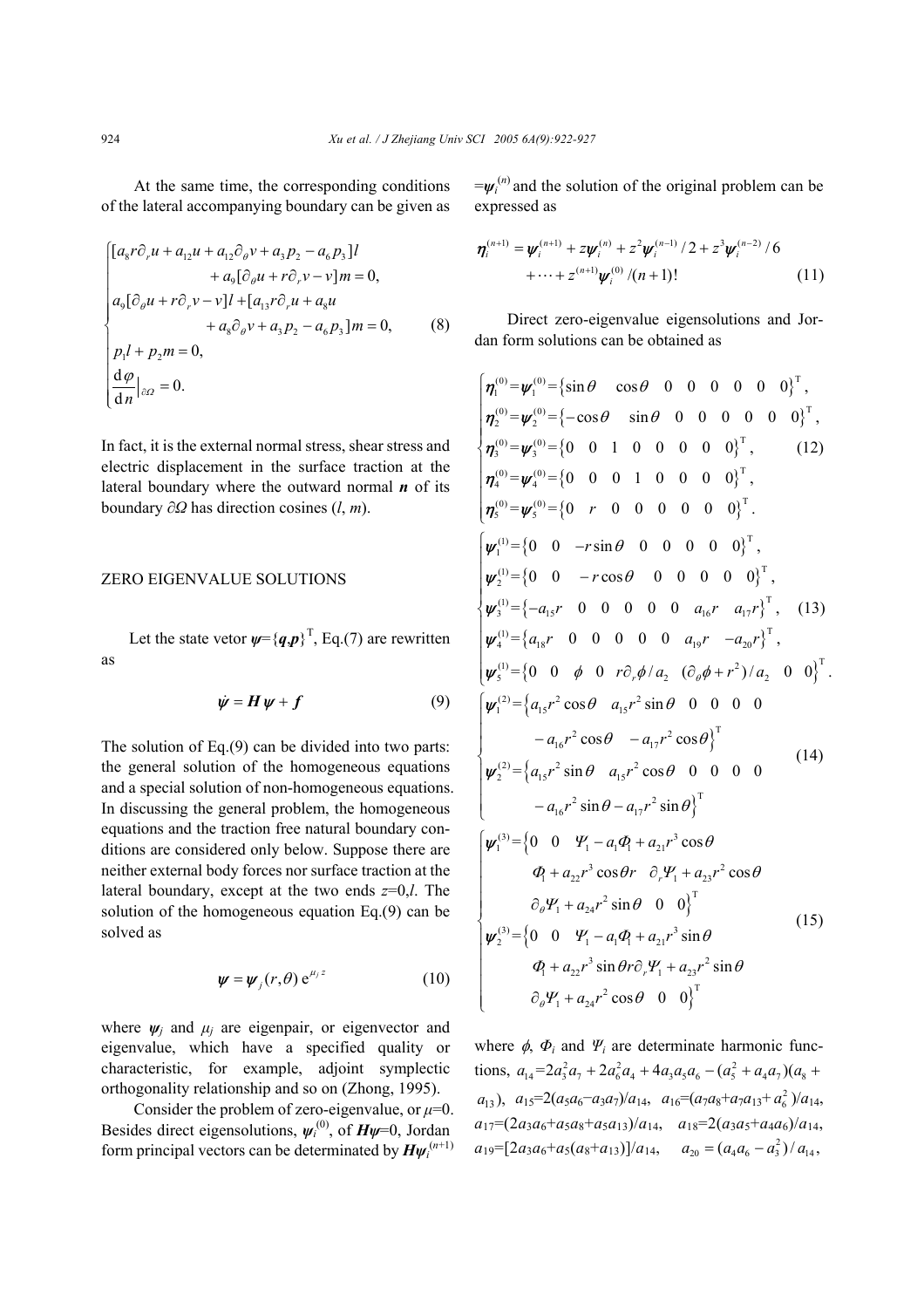$a_{21} = (a_2 a_{12} a_{16} + a_1 a_{17} - a_1^2 a_{16} - 2 a_{12} a_{15})/(6 a_{12}), a_{22} =$  $(a_1 a_{16} - a_{17})/(6 a_{12}), \quad a_{23} = (a_2 a_{16} - a_{15})/(2 a_2)$  and  $a_{24}=a_{15}/(2a_2)$ .

The geometrical interpretation of these solutions is the rigid translation of coordinates, the rigid translation of electric displacement, the simple extension deformations, which the external electric displacement does not act on the ends but forces and the displacement induced by uniform electric field in which there does not exist any external force, free torsion, pure bendings and shearing-bendings. These solutions satisfy relationships of the adjoint symplectic orthogonal.

# SUB-SYMPLECTIC SYSTEM AND NON-ZERO EIGENVALUE SOLUTIONS

Consider a circular cylinder, with radius *a*. For solving the eigenequation of non-zero eigenvalue problem, a Hamiltonian system sub-symplectic structure is introduced again. Let *θ* coordinate be taken in analogy to the time coordinate also. The Lagrange function and the dual variables can be obtained similarly. In sub-system, eigensolutions can be expressed as

$$
\zeta = \zeta_n(r) e^{\beta_n \theta} \tag{16}
$$

Based on continuous conditions of the boundary (*θ*=0 and *θ*=2π), eigenvalue *βn*=*ni*. With the aid of dual Eq.(7), eigensolutions, *ζn*(*r*), can be shown by Bessel functions. The eigensolutions of Eq.(7) are

$$
\overline{u} = -\frac{in}{r}C_0J_n\left(\frac{r\mu}{s_0}\right) + \sum_{j=1}^3 C_j\left[J_{n-1}\left(\frac{r\mu}{s_j}\right) - \frac{n}{r}J_n\left(\frac{r\mu}{s_j}\right)\right],
$$
\n
$$
\overline{v} = C_0\left[\frac{\mu}{s_0}J_{n-1}\left(\frac{r\mu}{s_0}\right) - \frac{n}{r}J_n\left(\frac{r\mu}{s_0}\right)\right] + \frac{in}{r}\sum_{j=1}^3 C_jJ_n\left(\frac{r\mu}{s_j}\right),
$$
\n
$$
\overline{w} = \mu\sum_{j=1}^3 C_jK_{1j}J_n\left(\frac{r\mu}{s_j}\right), \qquad \overline{\varphi} = \mu\sum_{j=1}^3 C_jK_{2j}J_n\left(\frac{r\mu}{s_j}\right),
$$
\n
$$
\overline{p}_1 = -\mu a_{25}\frac{in}{r}C_0J_n\left(\frac{r\mu}{s_0}\right)
$$
\n
$$
+ \mu\sum_{j=1}^3 C_jK_{3j}\left[\frac{\mu}{s_j}J_{n-1}\left(\frac{r\mu}{s_j}\right) - \frac{n}{r}J_n\left(\frac{r\mu}{s_j}\right)\right],
$$

$$
\overline{p}_{2} = \mu a_{25} C_{0} \left[ \frac{\mu}{s_{0}} J_{n-1} \left( \frac{r\mu}{s_{0}} \right) - \frac{n}{r} J_{n} \left( \frac{r\mu}{s_{0}} \right) \right] \n+ \mu \frac{in}{r} \sum_{j=1}^{3} C_{j} K_{3j} J_{n} \left( \frac{r\mu}{s_{j}} \right), \n\overline{p}_{3} = \mu^{2} \sum_{j=1}^{3} C_{j} K_{4j} J_{n} \left( \frac{r\mu}{s_{j}} \right), \overline{p}_{4} = \mu^{2} \sum_{j=1}^{3} C_{j} K_{5j} J_{n} \left( \frac{r\mu}{s_{j}} \right)
$$
\n(17)

where  $a_{25}=1/a_2$ ,  $s_0=a_2a_9$ ,  $K_{1i}=a_i\beta_i$ ,  $K_{2i}=a_i\gamma_i$ ,  $K_{3i}=$  $a_{25}(1+K_{1i})+e_{15}K_{2i}$ ,  $K_{4i}=c_{33}K_{1i}+e_{33}K_{2i}-c_{13}/s_i^2$ ,  $K_{5i}=$  $e_{33}K_{1i} + \varepsilon_{33}K_{2i} - e_{31}/s_i^2$ ,  $\alpha_i = 1/(a_{26}s_i^2 - a_{27}s_i^4)$ ,  $\beta_i =$  $c_{11} \varepsilon_{11} - a_{28} s_i^2 + c_{44} \varepsilon_{33} s_i^4$ ,  $\gamma_i = c_{11} e_{15} - a_{29} s_i^2 + c_{44} e_{33} s_i^4$  (*i*= 1,2,3),  $a_{26} = \varepsilon_{11} a_{30} + e_{15} a_{31}$ ,  $a_{27} = \varepsilon_{33} a_{30} + e_{33} a_{31}$ ,  $a_{28} = c_{11} \varepsilon_{33} + c_{44} \varepsilon_{11} + a_{31}^2$ ,  $a_{29} = c_{11} e_{33} + c_{44} e_{15} - a_{30} a_{31}$ ,  $a_{30} = c_{13} + c_{44}$ ,  $a_{31} = e_{31} + e_{15}$ ,  $C_i$  (i=0,1,2,3) are undetermined constants and  $s_i^2$  ( $i = 1,2,3$ ) are three roots of the equation,  $a_{32}s^3 + a_{33}s^2 + a_{34}s + a_{35} = 0$ , in which  $a_{32} = a_{25}/a_0$ ,  $a_{33} = c_{33}(a_{25}c_{11} + a_{31}^2) + c_{33}(c_{11}c_{33} + a_{31}c_{33})$  $a_{25}^2 - a_{30}^2$ ) +  $e_{33}$ (2 $a_{25}e_{15}$  +  $c_{11}e_{33}$  - 2 $a_{30}a_{31}$ ),  $a_{34} = a_{25}$  ×  $(c_{11}\varepsilon_{33} + a_{31}^2) + \varepsilon_{11}(c_{11}c_{33} + a_{25}^2 - a_{30}^2) + \varepsilon_{15}(a_{25}e_{15} + 2c_{11}e_{33}$  $-2a_{30}a_{31}$ ) and  $a_{35} = c_{11}(\varepsilon_{11}a_{25} + e_{15}^2)$ . Substituting the solutions Eq.(17) into conditions of the lateral boundary Eq.(8), yields

$$
Ac=0\tag{18}
$$

where  $c = \{C_0 \ C_1 \ C_2 \ C_3\}^T$  and components of the matrix *A* are respectively  $A_{21}=0$ ,  $A_{41}=0$ ,  $A_{11}=(a_{12}-a_8)ni$  $\times$ [ $\mu J_{n-1}(a\mu/s_0)/s_0-nJ_n(a\mu/s_0)$ ],  $A_{1(m+1)}=a_8\mu A_{2(m+1)}+[(a_8-\mu/s_0)]$  $(a_{12})n^2 + \mu^2(a_3K_{4m} - a_6K_{5m})]$ *J<sub>n</sub>*(*aµ*/*s<sub>m</sub>*)],  $A_{2(m+1)} = \mu J_{n-2}(a\mu)$  $\frac{1}{2}$   $S_m$   $\frac{1}{2}$   $\frac{2}{3}$  +  $\frac{1}{2}$   $\frac{1}{2}$   $\frac{2}{3}$   $\frac{1}{2}$   $\frac{1}{2}$   $\frac{2}{3}$   $\frac{1}{2}$   $\frac{2}{3}$   $\frac{1}{2}$   $\frac{3}{2}$   $\frac{3}{2}$   $\frac{3}{2}$   $\frac{3}{2}$   $\frac{3}{2}$   $\frac{3}{2}$   $\frac{3}{2}$   $\frac{3}{2}$   $\frac{3}{2}$   $\frac{$  $s_0$ ,  $A_{(m+1)} = K_{(6-n)m}[\mu J_{n-1}(a\mu/s_m)/s_m - nJ_n(a\mu/s_m)]$ (*l*=3,4; *m*=1,2,3). Consider the condition of non-zerosolution of Eq.(18), the eigenvalue  $\mu$  representing the decay rates can be determined from

$$
|A|=0 \tag{19}
$$

The eigenvalues, which are obtained by Eq.(19), are of infinite number and denoted by  $\mu_m$  ( $m=1,2,3,...$ ) and eigensolutions are given by Eqs.(18) and (17). Finally, the solutions of the problem can be linear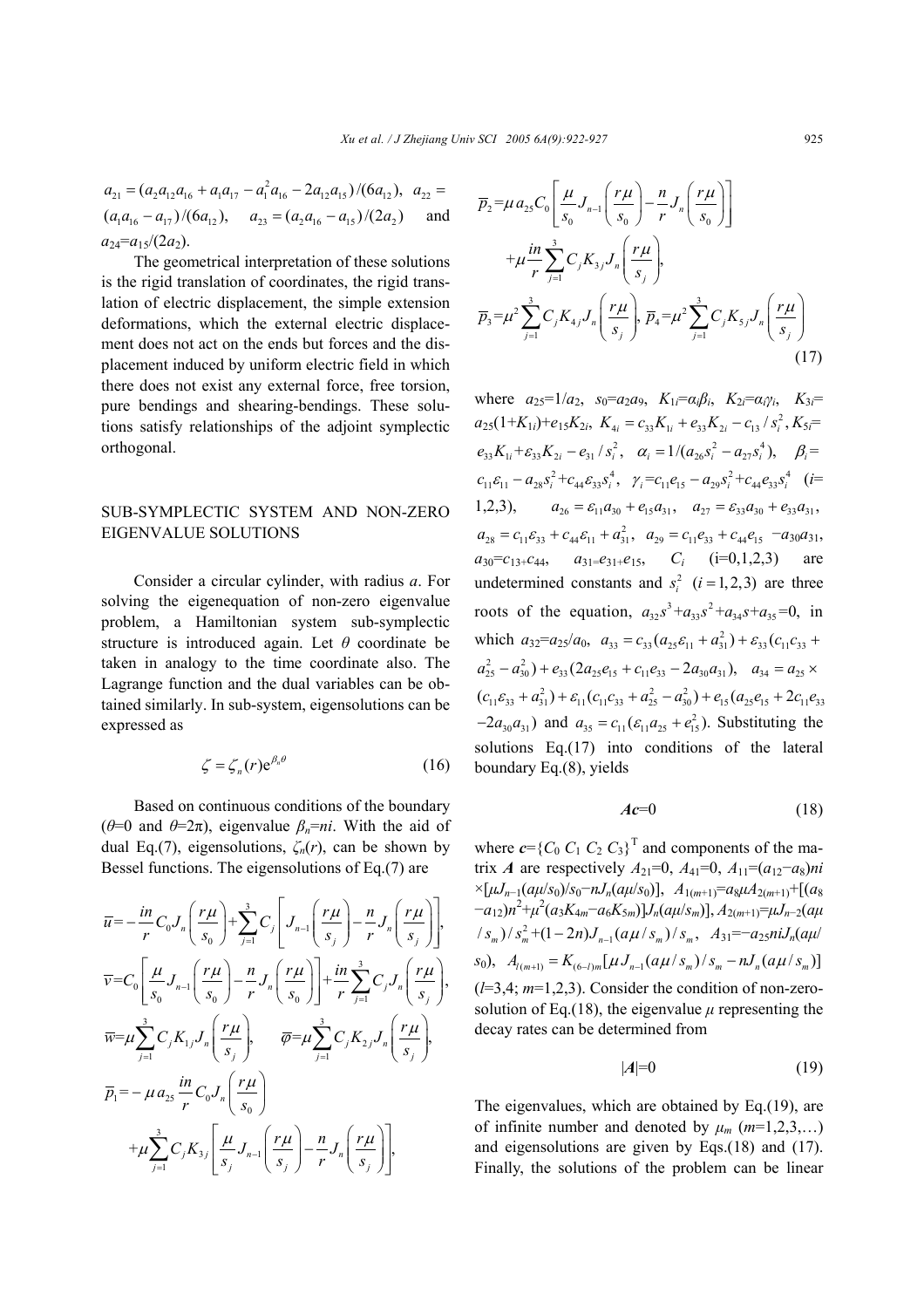combinations of eigenfunctions of zero-eigenvalues and of non-zero-eigenvalues respectively.

## NUMERICAL RESULTS

For numerical solutions, the non-dimensional form is considered. Let *R*=*r*/*a*, *Z*=*z*/*a*, *U*=*u*/*a*, *V*=*v*/*a*,  $W=w/a$ ,  $\Phi = \varphi/(a \times 10^{10} \text{ N/c})$ ,  $P_1=p_1/c_{11}$ ,  $P_2=p_2/c_{11}$ ,  $P_3 = p_3/c_{11}$  and  $P_4 = p_4/(c_{11} \times 10^{-10} \text{ c/N})$ . The material parameters, show some proportional relations, for example  $\varepsilon_{11}$ : $\varepsilon_{33} \approx 1$ :1 and  $-e_{31}$ : $e_{15}$ : $e_{33} \approx 1$ :2.5:3. We are interested in the piezoelectric characteristic and consider transversely isotropic elastic parameters are nearly constant, or  $c_{11} = 12 \times 10^{10}$  N/m<sup>2</sup>,  $c_{13} = 0.625c_{11}$ ,  $c_{33}=0.917c_{11}$  and  $c_{44}=0.250c_{11}$ . Introduce piezoelectric and dielectric characteristic constants, with *e* being 3 to 8 and *ε* 30 to 150. So the piezoelectric constants are

$$
e_{31} = -0.083e[c_{11}/(a \times 10^{10} \text{ N/c})],
$$
  
\n
$$
e_{15} = 0.208e[c_{11}/(a \times 10^{10} \text{ N/c})],
$$
  
\n
$$
e_{33} = 0.250e[c_{11}/(a \times 10^{10} \text{ N/c})]
$$



and dielectric constants are

$$
\varepsilon_{11} = \varepsilon_{33} = 0.083 \varepsilon (c_{11} \text{ Fm/c}^2)
$$

respectively. We discuss the real parts of eigenvalue −*µ*, which is the decaying coefficient, since the eigenvalues  $\mu$  and  $-\mu$  come in pairs. The effects of the piezoelectric parameter (*e*) and dielectric characteristic constant  $(\varepsilon)$  are described in Fig.1 and Fig.2 respectively, in which the solid line, dash line and dot dashed line show  $n=0$ ,  $n=1$  and  $n=2$ . The figures give curves of numerical eigenvalues (decay rates).

In terms of eigenvalues are obtained by Eq.(19), the corresponding eigensolutions can be shown by Eqs.(17) and (18). Since the electrical potential function  $\varphi$  and the electric displacement  $p_4 = D_z$  are important in the problem, Fig.3 and Fig.4 give two components of eigensolutions respectively. In the figures,  $(a)$   $\sim$  (c) correspond to the first three eigenvalues. Graph of eigensolutions are depicted clearly.

#### **CONCLUSION**

High order equations of partial differentiation in



**Fig.2 The effects of the dielectric parameter** 



**Fig.3 Electrical potential function** *φ* **(***n***=2)**